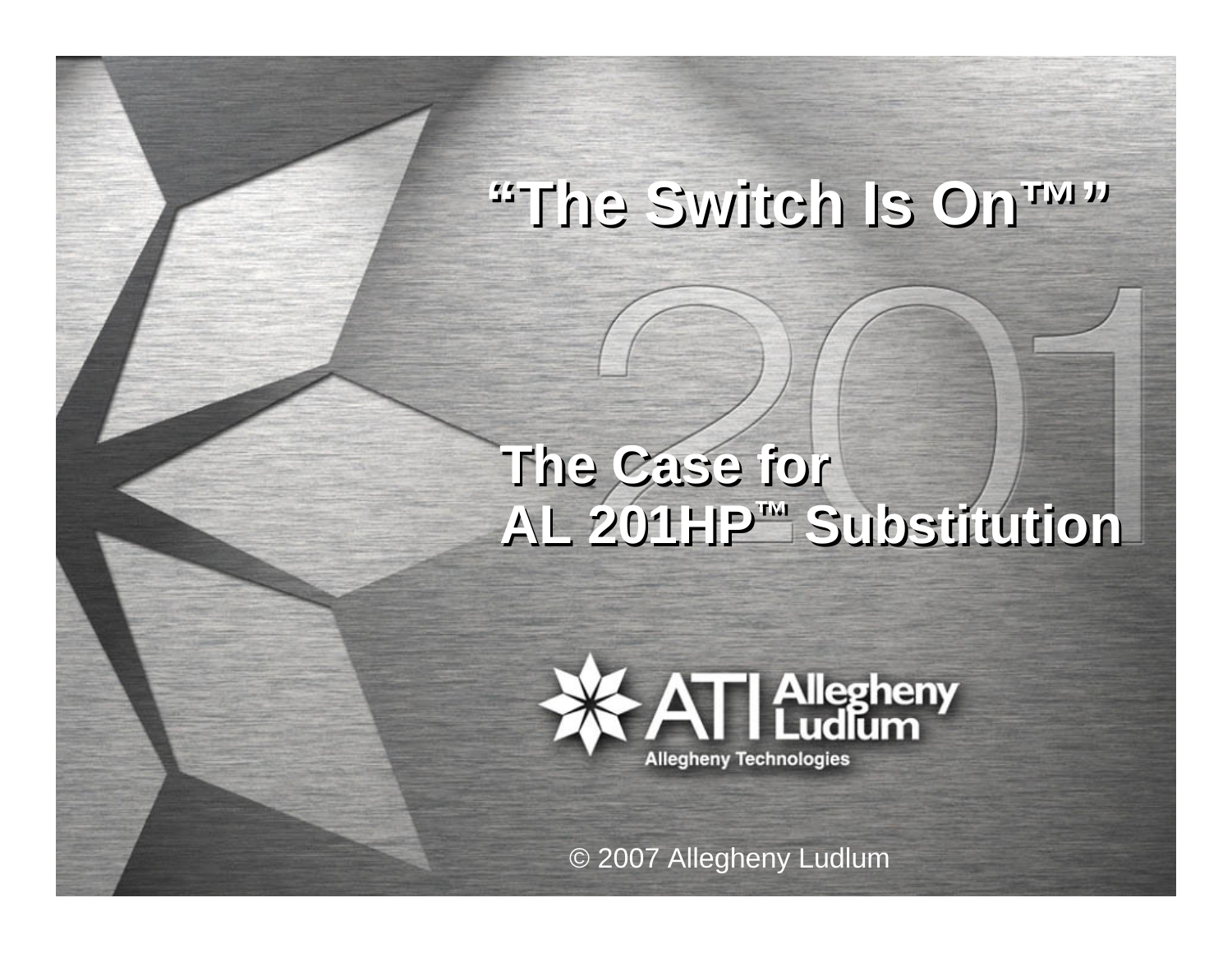### Why AL 201HP™ Alloy?

- •AL 201HP™ alloy is a  $\underline{H}$ igh Performance alloy that ATI Allegheny Ludlum has been producing for over 50 years.
- • AL 201HP™ alloy has the look & performance of Types 304 & 301 at a lower & more stable cost.
- •AL 201HP™ alloy is a high strength alloy that permits a reduced weight design in many applications.
- • AL 201HP™ alloy has permanently replaced Types 304 & 301 in many applications.
- • AL 201HP™ alloy is available in all of the same cold-rolled mill product forms and finishes as Types 304 and 301.

™Trademark of ATI Properties, Inc.

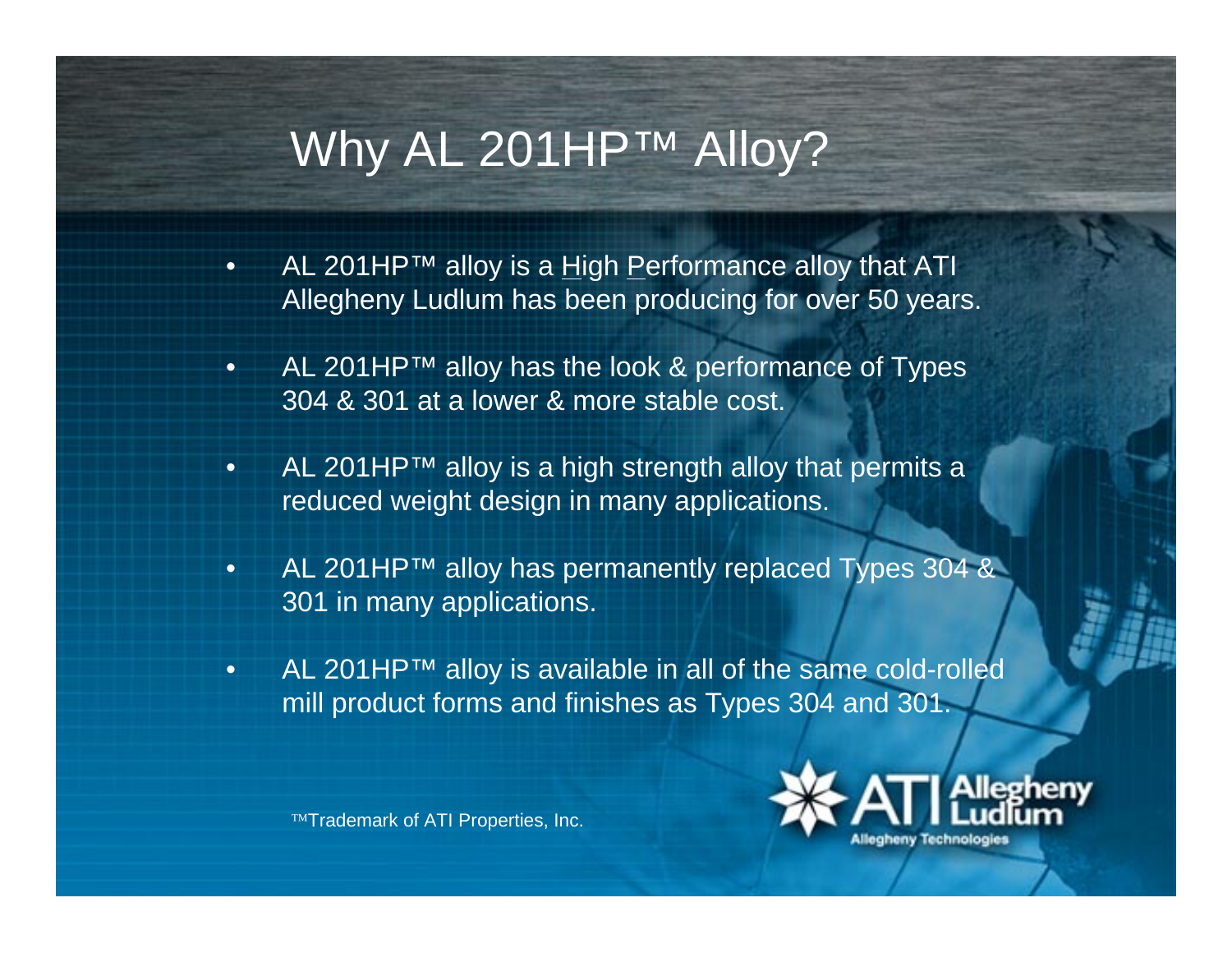### The Technical Argument for AL 201HP™ Alloy

Lower cost raw materials such as manganese and nitrogen are added to AL 201HP<sup>™</sup> alloy as partial substitutes for nickel, which has a higher and more volatile cost. These substitutions are made without major tradeoffs in performance.

The composition of AL 201HP™ alloy provides excellent corrosion resistance equivalent to T301 and T304 in most environments. **CorrosionResistance**

High uniform elongation permits bending, forming and drawing performance similar to T301 and T304. **Formability**

**Structural Strength**

Wide range of mechanical strengths in the annealed and cold worked conditions for tough applications such as transit car and truck trailer.

**Welding**

Similar to 300 series austenitic stainless.

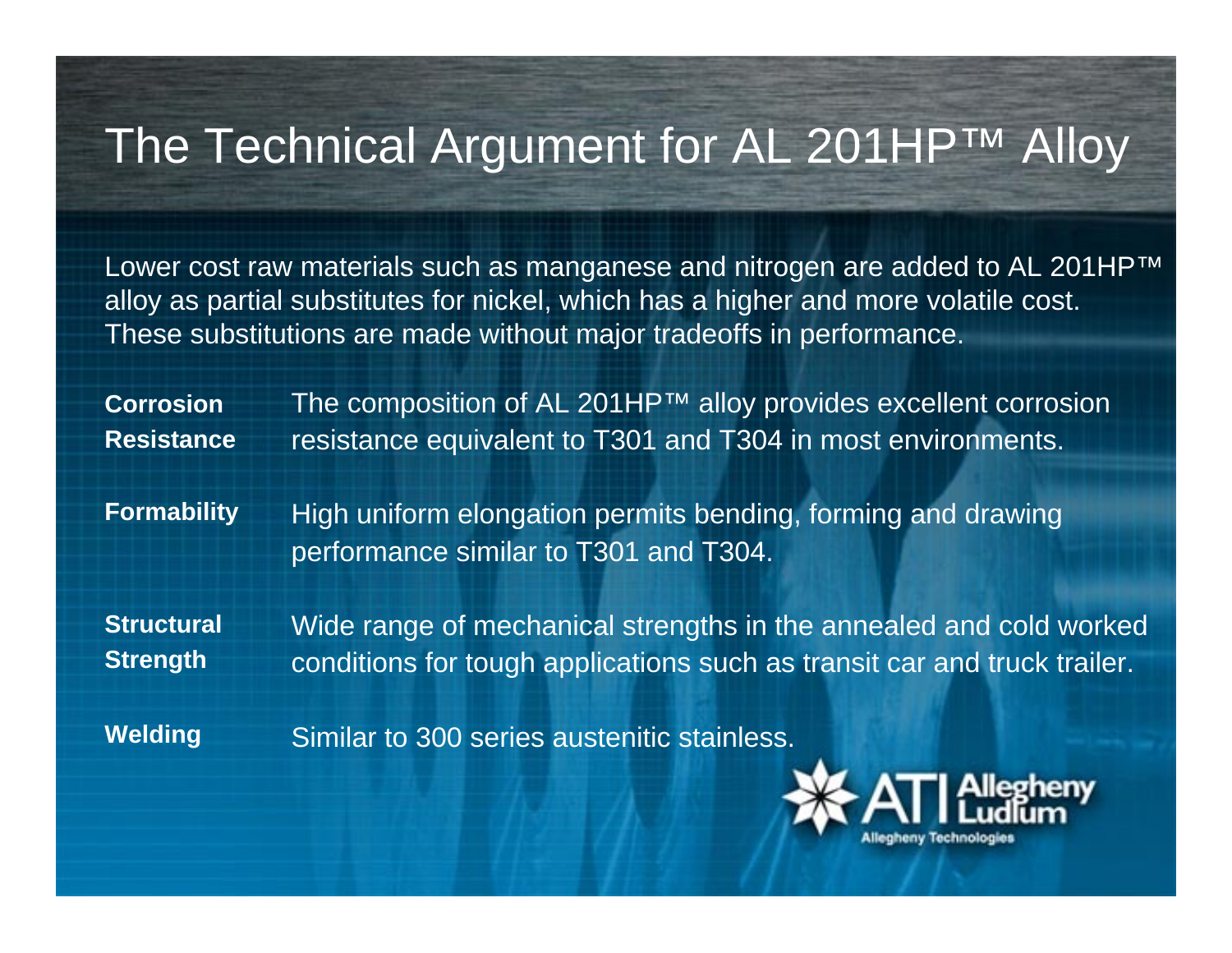### Raw Materials

S

80

Ġ

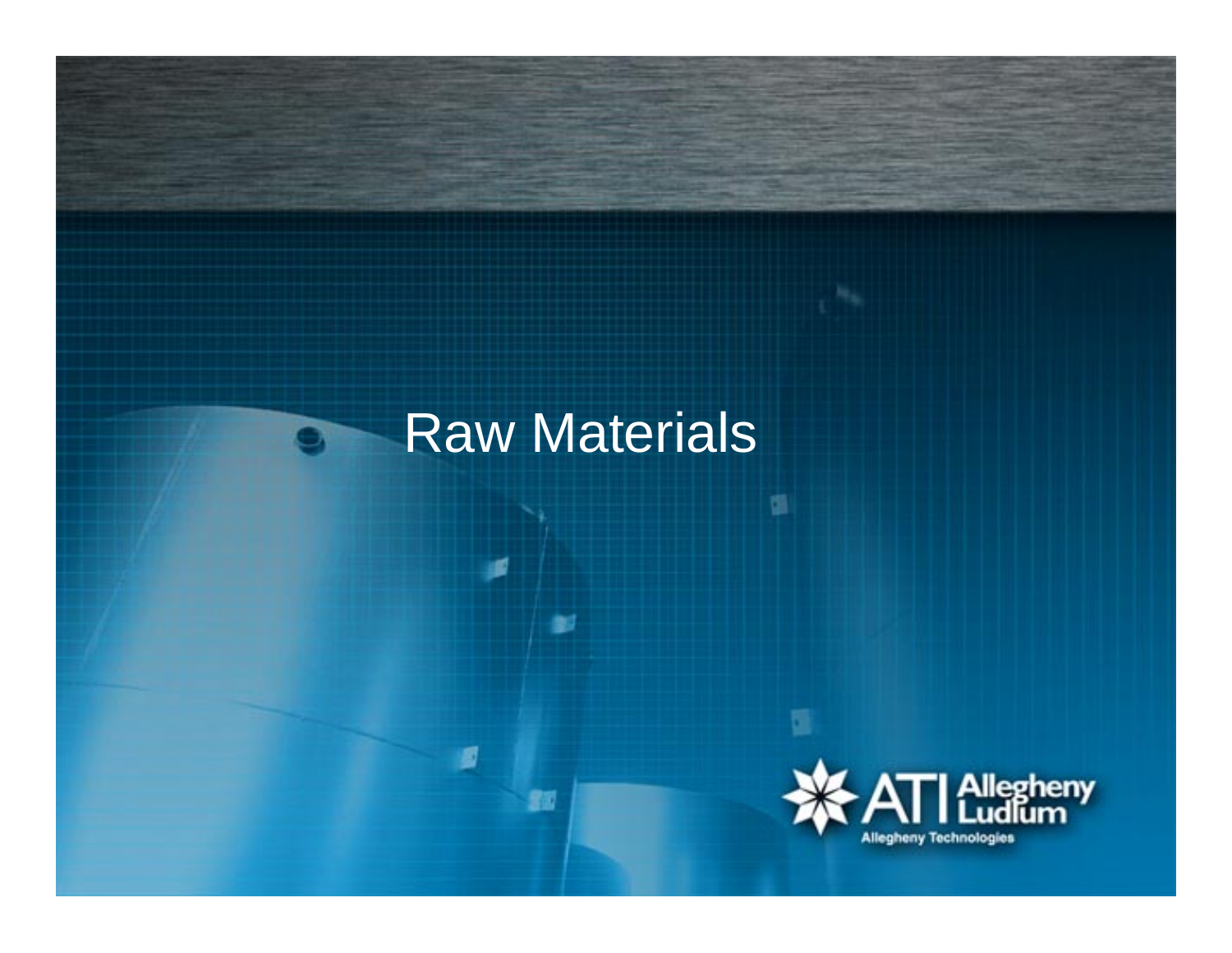### Historical Nickel Prices (1980 through March 2007)

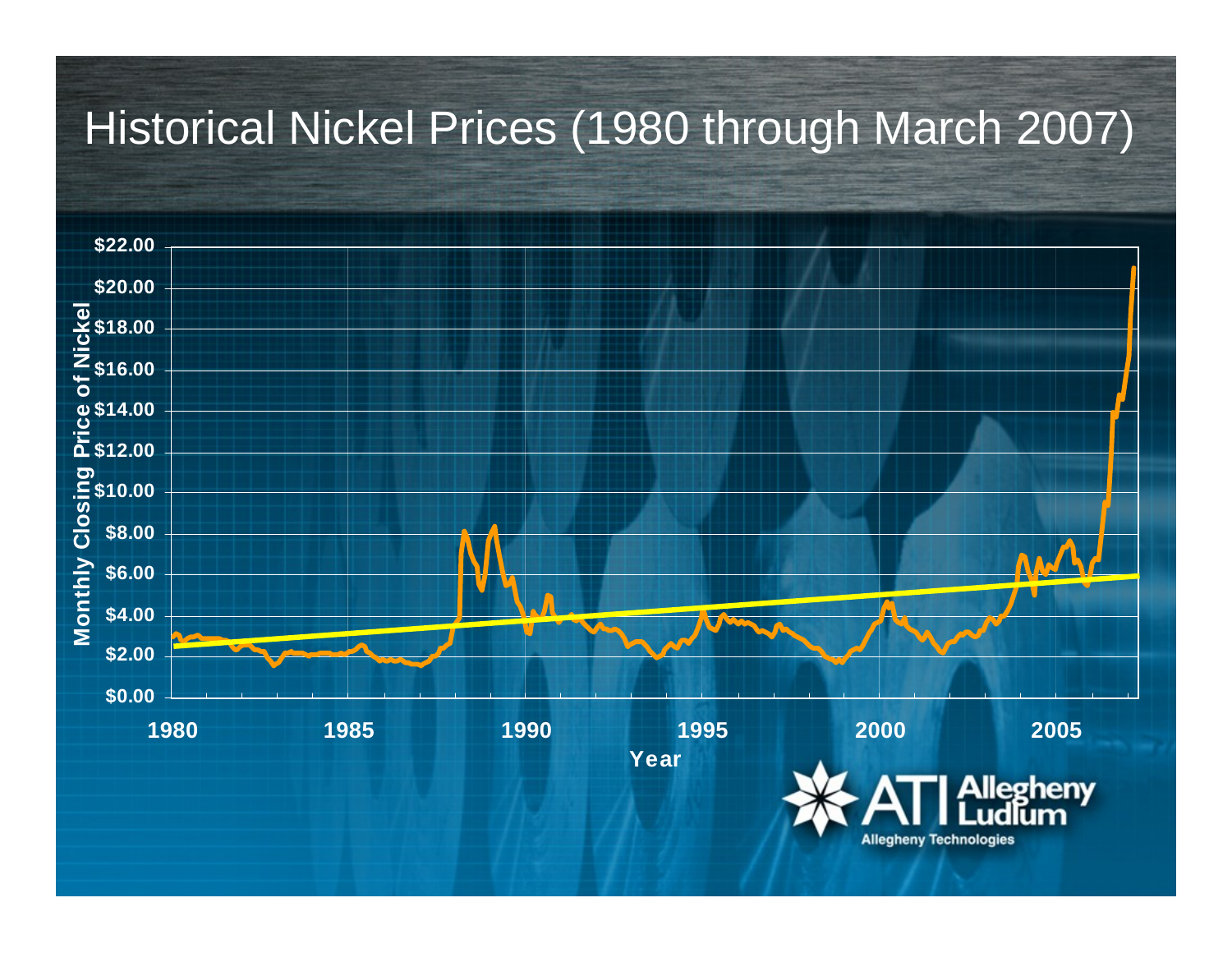### The Effect of Price on the Nickel Surcharge

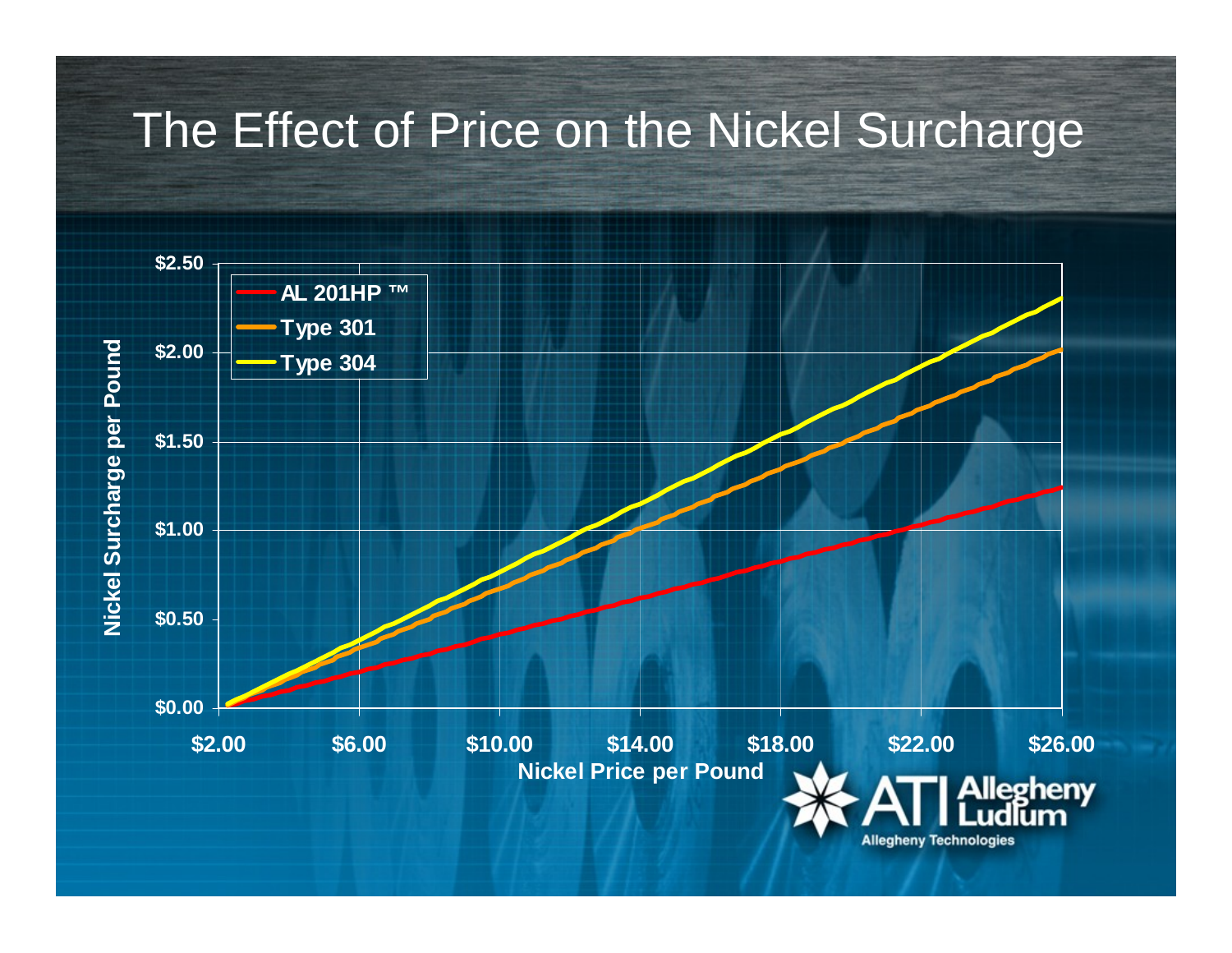AL 201HP™ Alloy **Technical Comparison** 

馬

**SE** 

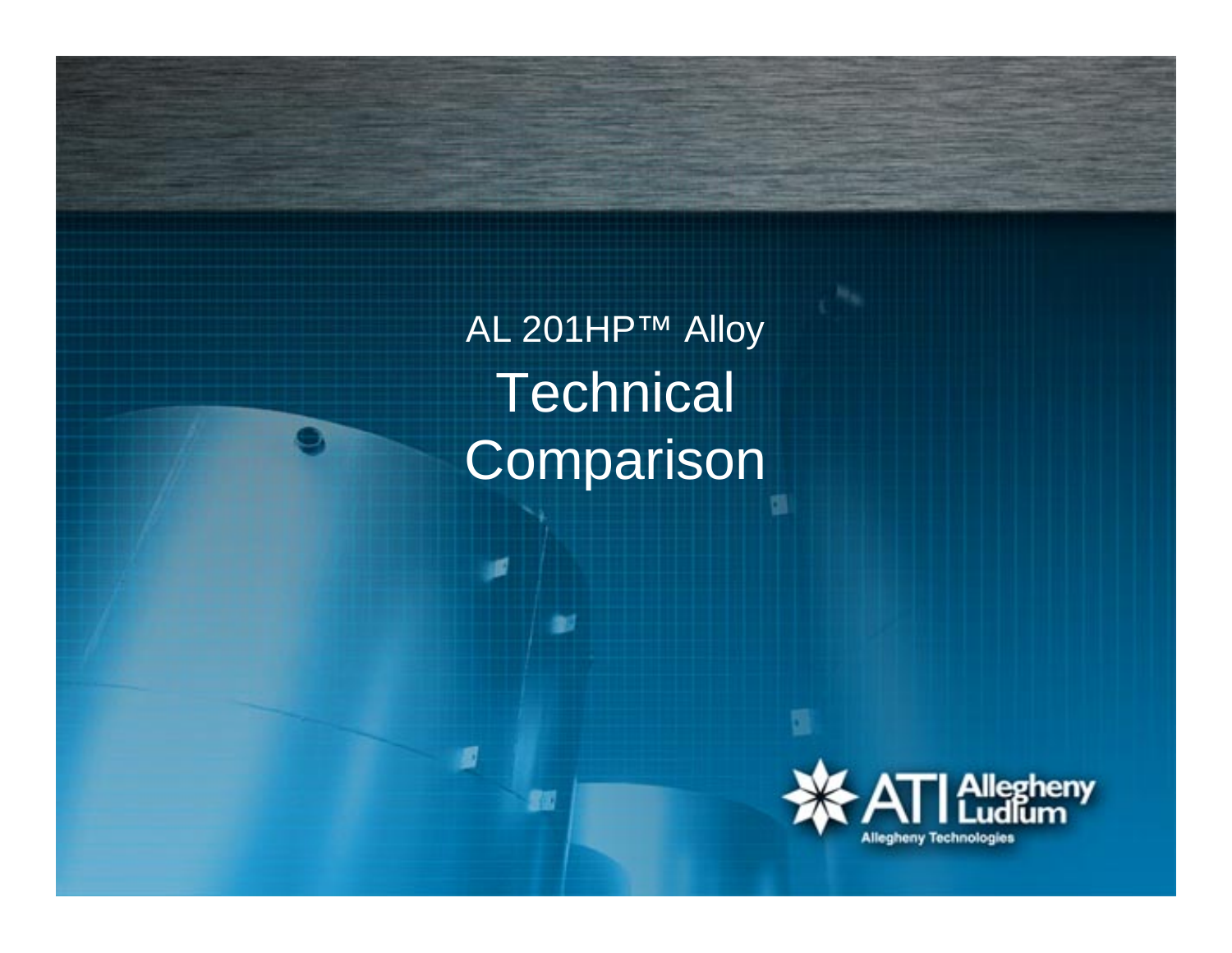## Low-Nickel Austenitic Stainless Steels – "The Basics"

- $\bullet$  The most important alloying element that makes stainless steels "stainless" is Chromium (Cr).
- • When at least 11% Cr is present, a continuous layer of an invisible oxide film will form, which is what gives stainless steels their superior corrosion resistance.
- • Nickel (Ni) is the most commonly talked about element in stainless steels, due to its effect on price. The main role of Ni in 200 and 300 series grades is to help create an austenitic structure, which provides favorable mechanical properties. T304, the most common grade of stainless, contains 8% minimum Ni. AL 201HP™ alloy contains 3.5% minimum Ni.

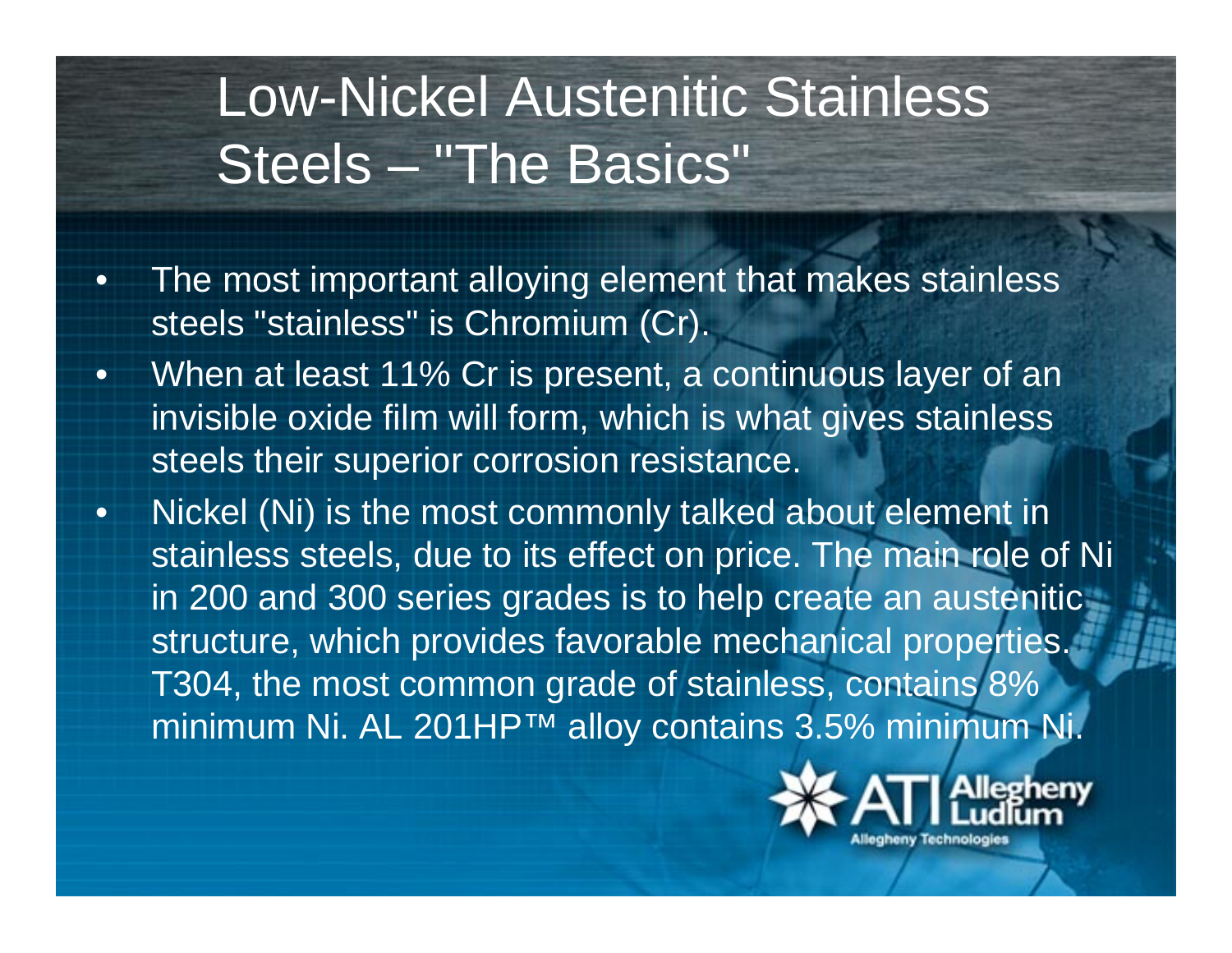## Low-Nickel Austenitic Stainless Steels – "The Basics"

- • Manganese (Mn) is used as a replacement for Ni in AL 201HP™alloy. It is about half as effective at stabilizing the austenitic phase, so it replaces Ni in about a 2:1 ratio.
- • Copper (Cu) is also an austenite stabilizer and may be used to replace Ni. It plays a role in reducing the work hardening rate.
- • Nitrogen (N) enhances austenite stability and may be used to replace Ni. N also increases the strength of these alloys.

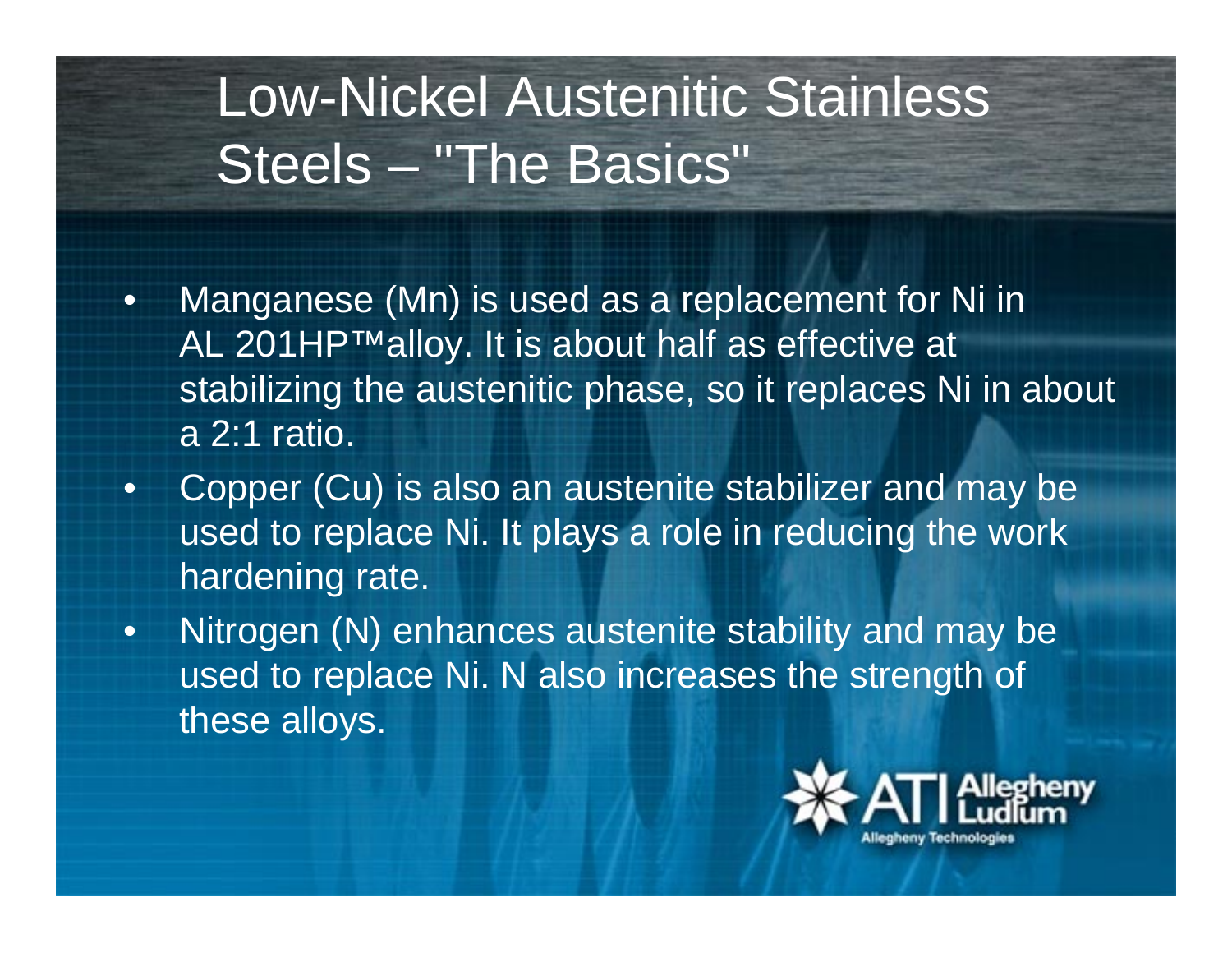## Chemical Composition Comparison

#### per ASTM A240

| <b>UNS</b>   | $\mathbf{C}$ | <b>Mn</b>             | P     | $\mathbf{s}$ | Si        | cr          | <b>Ni</b>  | N                              | Fe      |
|--------------|--------------|-----------------------|-------|--------------|-----------|-------------|------------|--------------------------------|---------|
|              | (max)        |                       | (max) | (max)        | (max)     |             |            |                                |         |
| S20100       | 0.15         | 5.5 / 7.5             | 0.060 | 0.030        | 1.00      | 16.0 / 18.0 | 3.5/5.5    | 0.25                           | balance |
| S30100       | 0.15         | 2.00 max              | 0.045 | 0.030        | 1.00      | 16.0 / 18.0 | 6.0 / 8.0  | 0.10                           | balance |
| S30400       | 0.08         | 2.00 max              | 0.045 | 0.030        | 0.75      | 18.0 / 20.0 | 8.0 / 10.5 | 0.10                           | balance |
| S43000       | 0.12         | $1.00$ max            | 0.040 | 0.030        | 1.00      | 16.0/18.0   | 0.75       | <b>Not</b><br><b>Specified</b> | balance |
|              |              |                       |       |              |           | 囁           |            |                                |         |
|              |              |                       |       |              |           |             |            |                                |         |
|              |              | <b>Typical Values</b> |       |              |           |             |            |                                |         |
| <b>Alloy</b> | $\mathbf{C}$ | <b>Mn</b>             | PË    | S            | <b>Si</b> | cr          | <b>Ni</b>  | N                              | Fe      |
|              |              |                       |       |              |           |             |            |                                |         |
| AL 201HP™    | 0.08         | 7.1                   | 0.032 | < 0.001      | 0.48      | 16.3        | 4.5        | 0.07                           | balance |
| Type 301     | 0.10         | 1.8                   | 0.026 | < 0.001      | 0.45      | 17.3        | 6.7        | 0.04                           | balance |
| Type 304     | 0.06         | 1.0                   | 0.031 | < 0.001      | 0.44      | 18.3        | 8.1        | 0.07                           | balance |

£,

53

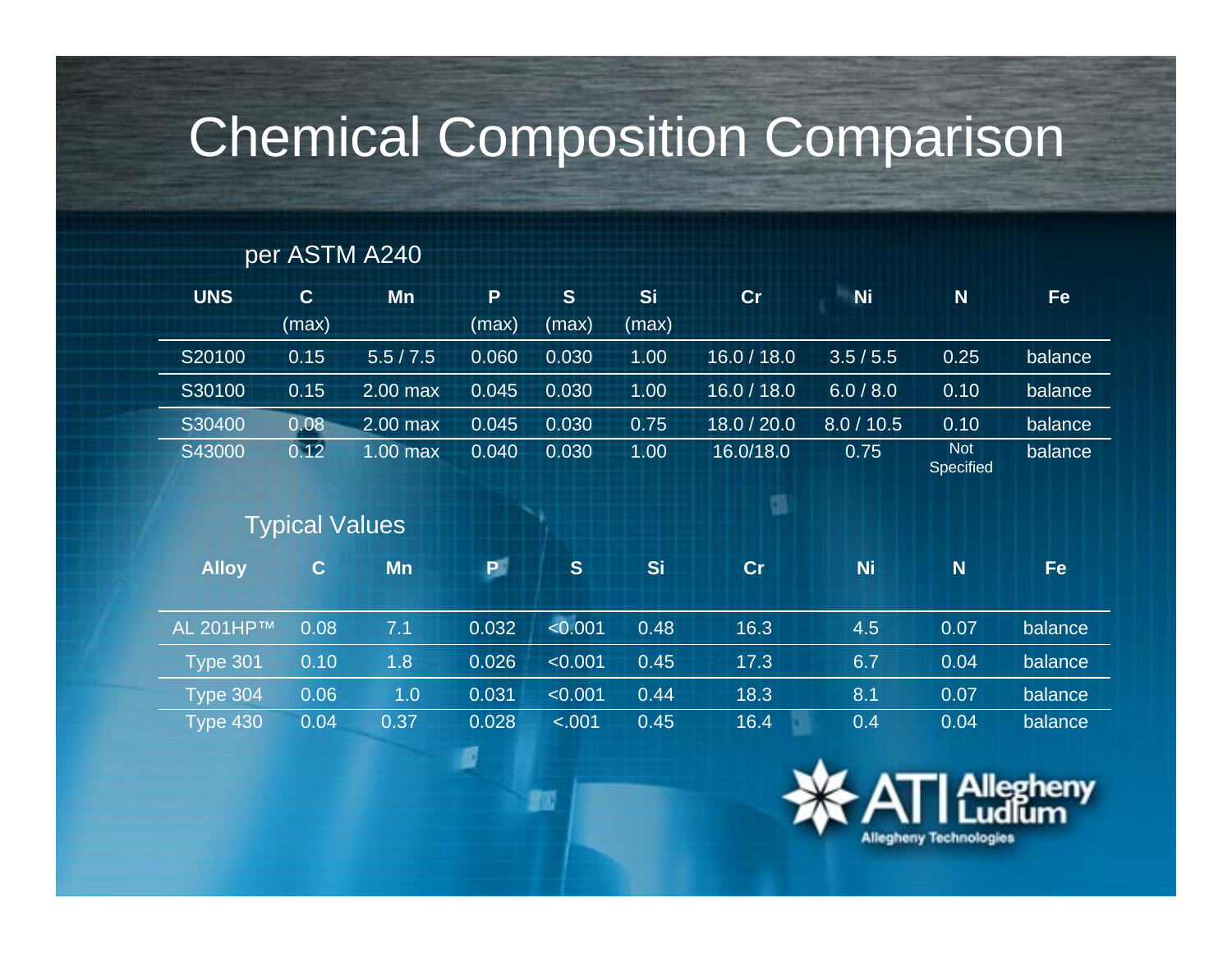## Pitting and Crevice Corrosion Test Results

|                                          |                          | <b>AL 201HP™</b>           | <b>Type 304</b>            | <b>Type 430</b>            |
|------------------------------------------|--------------------------|----------------------------|----------------------------|----------------------------|
| $PREN=%Cr + 3.3% Mo + 16% N$             |                          | 18.4                       | 20.4                       | 17.3                       |
| <b>ASTM G48 A</b><br><b>Pitting Test</b> | <b>Weight Loss</b>       | $0.0228$ g/cm <sup>2</sup> | $0.0280$ g/cm <sup>2</sup> | $0.0240$ g/cm <sup>2</sup> |
|                                          | Max. Pit<br><b>Depth</b> | 0.003"                     | 0.003"                     | 0.051"                     |
| <b>ASTM G48 B</b><br><b>Crevice Test</b> | <b>Weight Loss</b>       | $0.0211$ g/cm <sup>2</sup> | $0.0205$ g/cm <sup>2</sup> | $0.0232$ g/cm <sup>2</sup> |

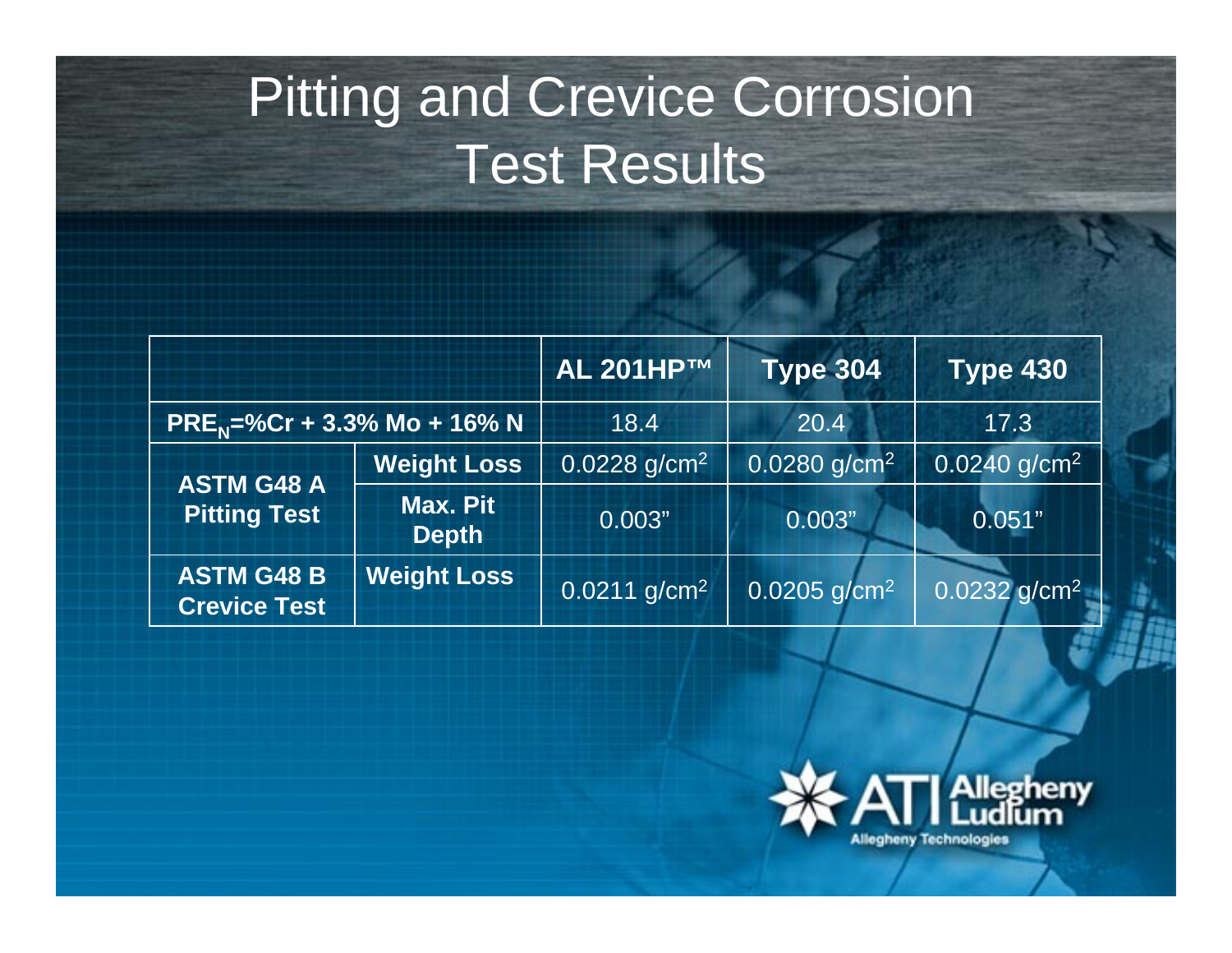### Kure Beach Samples Exposed for 10 years 200 meters from the shore



®Registered Trademark of ATI Properties, Inc.

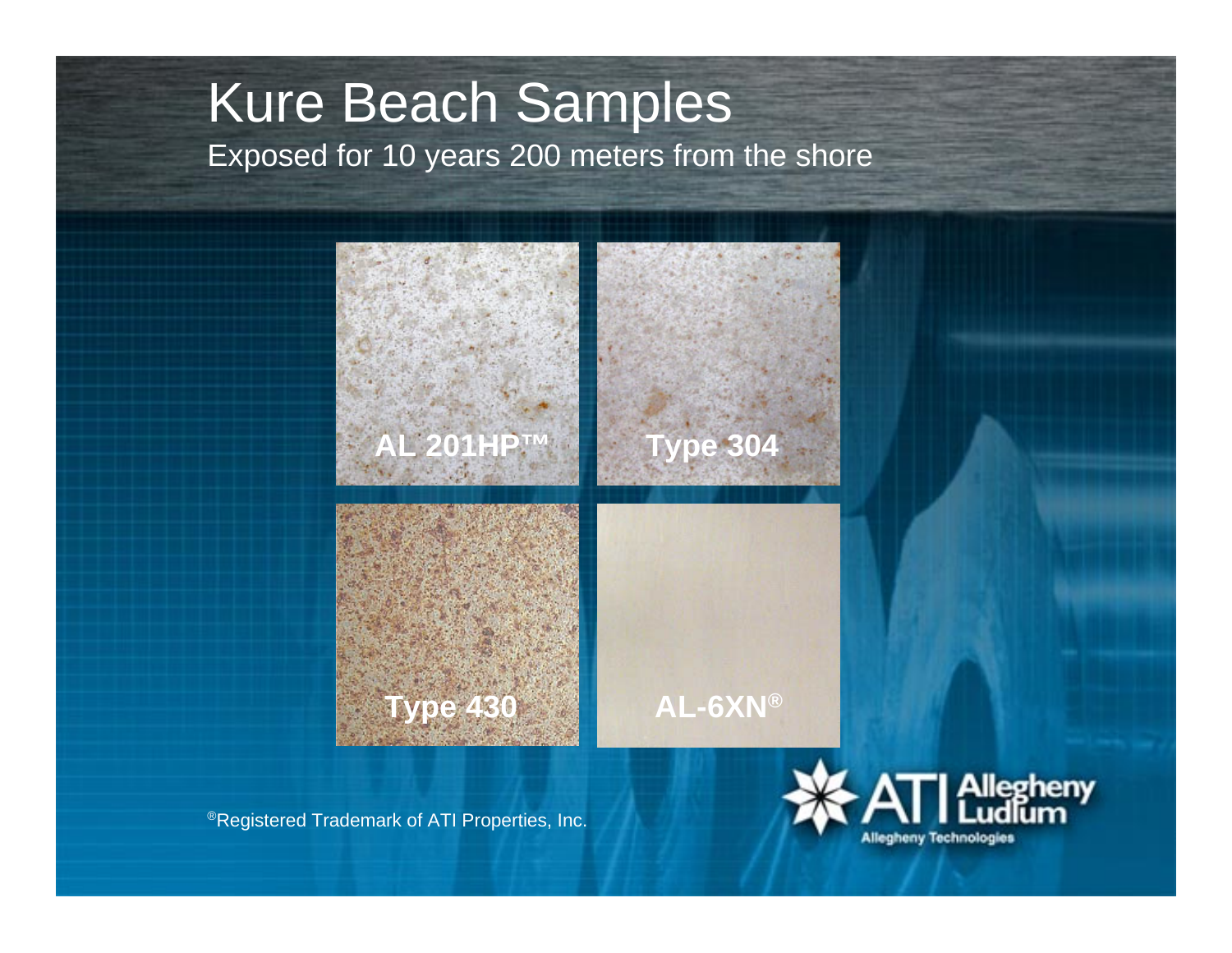## ASTM B117 Salt Spray Test

•Unwelded samples did not rust significantly.

•100-hour test results on welded samples are shown below.

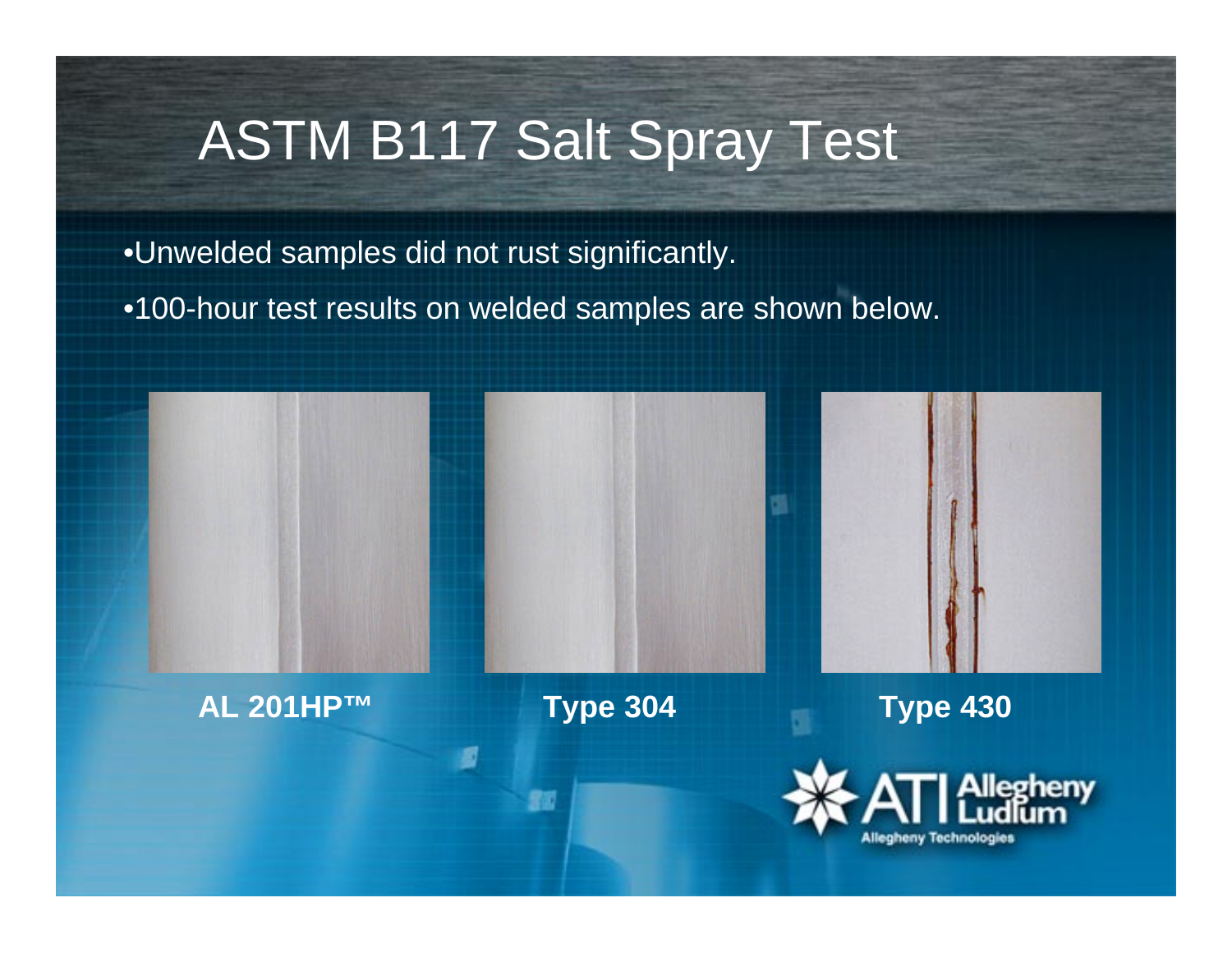## Mechanical Property Comparison

#### per ASTM A240

| <b>UNS</b> | <b>Tensile Strength</b><br>(ksi, min) | <b>Yield Strength</b><br>(ksi, min) | <b>Elongation</b><br>(% in 2", min) | <b>Hardness</b><br>(RB, max) |
|------------|---------------------------------------|-------------------------------------|-------------------------------------|------------------------------|
| S20100     | 75                                    | 38                                  | 40                                  | 95                           |
| S30100     | 75                                    | 30                                  | 40                                  | 95                           |
| S30400     | 75                                    | 30                                  | 40                                  | 92                           |
| S43000     | 65                                    | 30                                  | 22                                  | 89                           |

#### Typical Values

| <b>Alloy</b>            | <b>Tensile Strength</b><br>(ksi) | <b>Yield Strength</b><br>(ksi) | <b>Elongation</b><br>(% in 2") | <b>Hardness</b><br>(RB) |
|-------------------------|----------------------------------|--------------------------------|--------------------------------|-------------------------|
| AL 201HP™               | 105                              | 45                             | 58                             | 88                      |
| Type $301$ <sup>1</sup> | 105                              | 45                             | 58                             | 85                      |
| <b>Type 304</b>         | 95                               | 45                             | 53                             | 85                      |
| <b>Type 430</b>         | 74                               | 50                             | 29                             | 82                      |

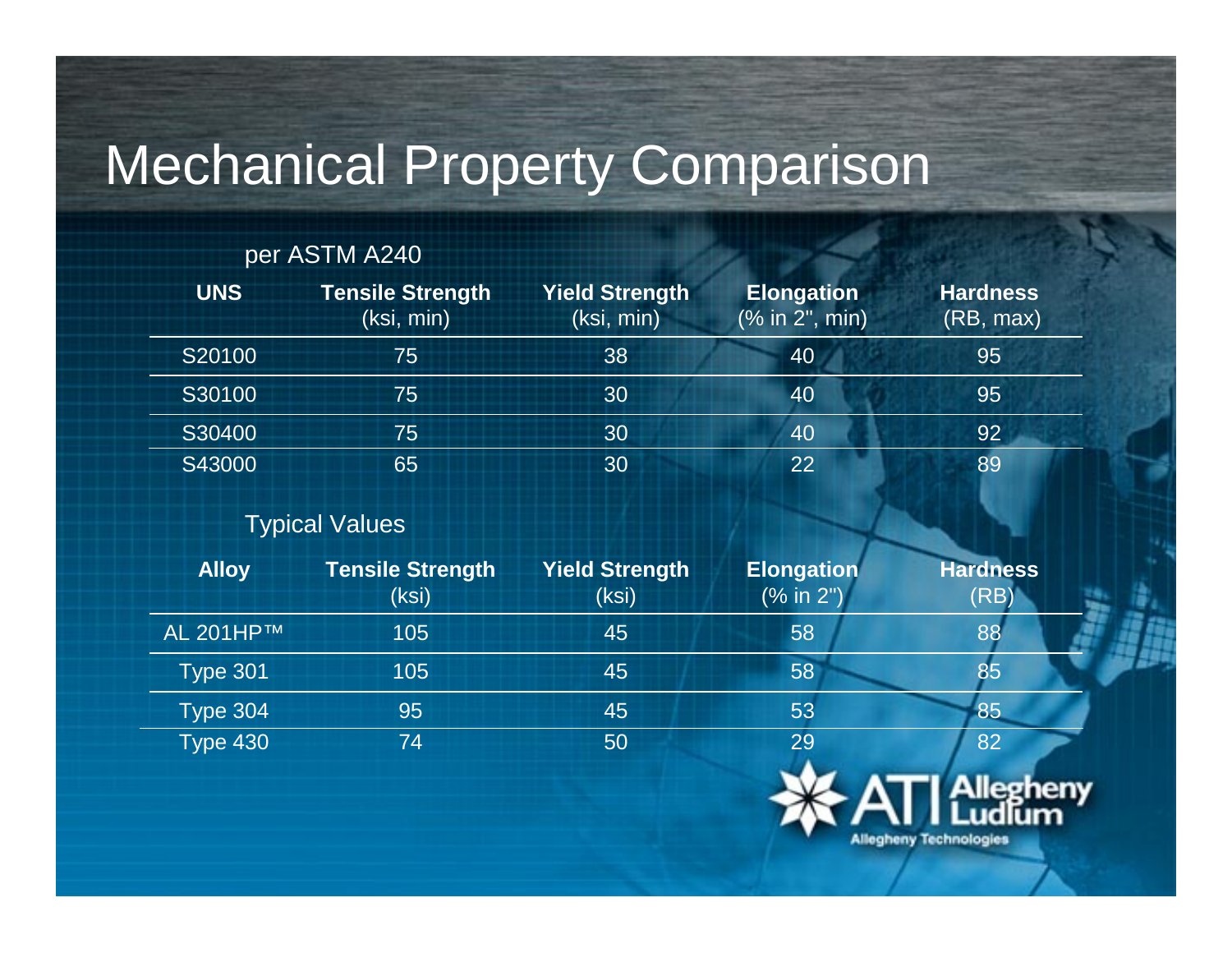### Welding and Fabrication

•AL 201HP™ alloy may be welded using the same methods and procedures as are used for Types 304 and 301.

- •If filler metal is required, standard NiCr grades such as T 308L may be used.
- •AL 201HP™alloy can also be welded to Types 304 and 301. No galvanic coupling will occur.

•AL 201HP™alloy can routinely be fabricated on the same equipment used to fabricate Types 304 and 301. Initial, one-time adjustments may be needed to compensate for the higher mechanical strength.

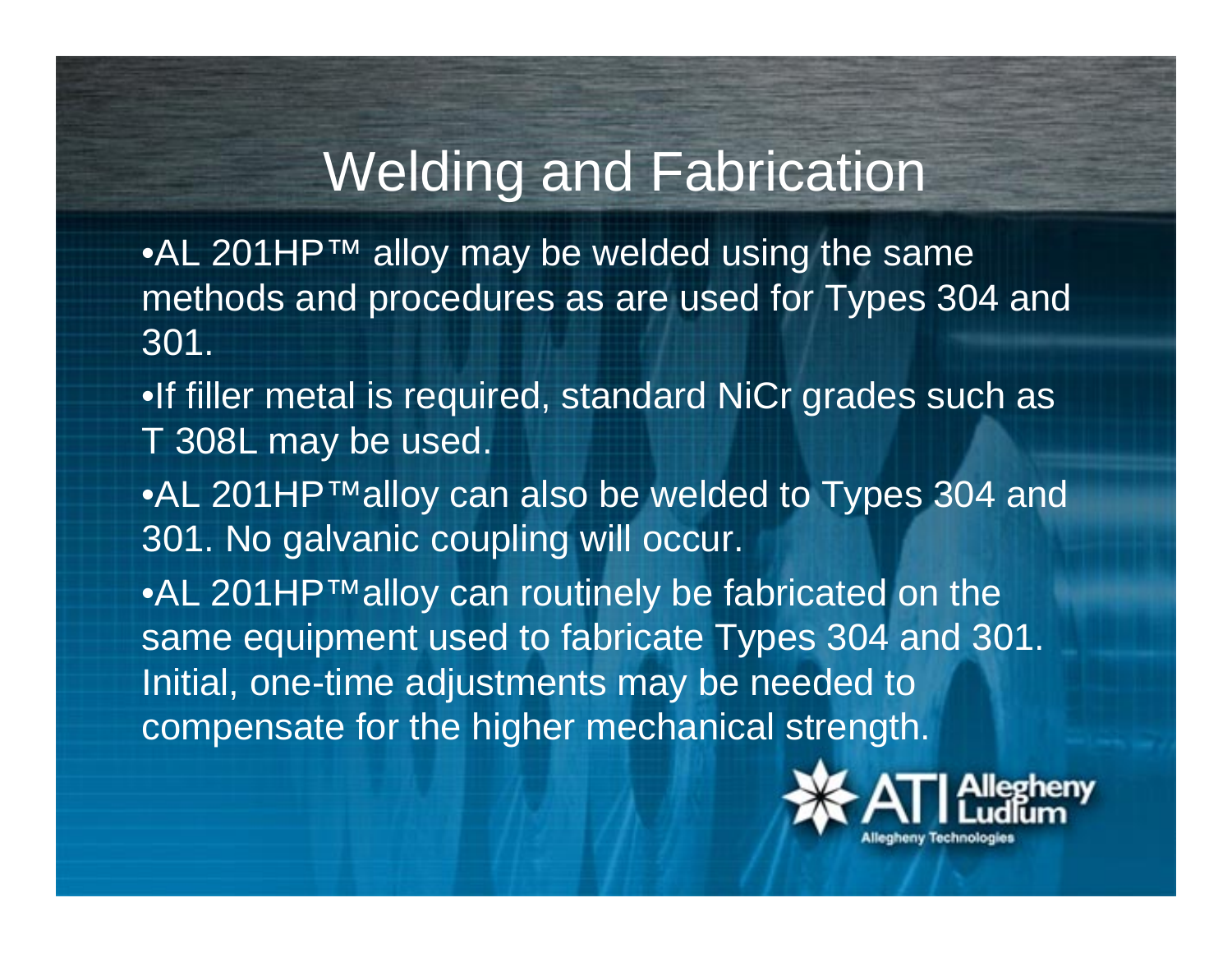## **Weldability**

| <b>UNS (Type/Grade)</b>                  | <b>Filler</b> | <b>Alternative Fillers</b>                                                             |
|------------------------------------------|---------------|----------------------------------------------------------------------------------------|
| <b>Lower Strength</b><br>S20100 (201-1)  | 308L (S30880) | 209 (S20980)<br>219 (S21980)<br>2209 (S39209)                                          |
| <b>Higher Strength</b><br>S20100 (201-2) | 209 (S20980)  | 219 (S21980)<br>2209 (S39209)<br><b>NiCrMo-4 (N10276)</b><br>NiCrMo-10 (N06022)        |
| S20153 (201LN)                           | 209 (S20980)  | 219 (S21980)<br><b>2209 (S39209)</b><br><b>NiCrMo-4 (N10276)</b><br>NiCrMo-10 (N06022) |

53

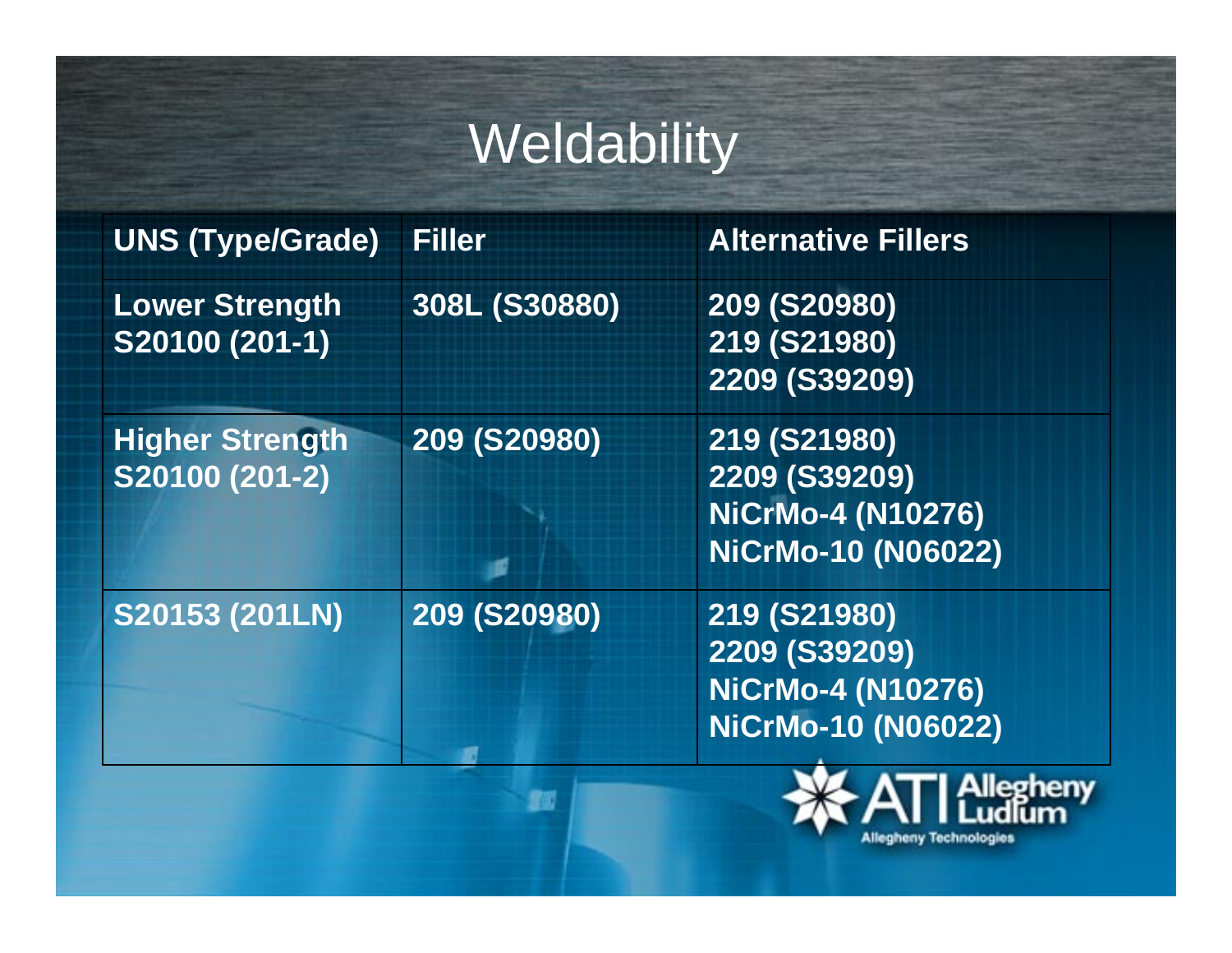### Available Finishes

### 1 D2 B

Polished Kooline® Products Bright Anneal 2TR

**Sheet Strip** Precision Rolled Strip® products Continuous Mill PlatePlate Mill Plate

Product Forms



®Registered Trademark of ATI Properties, Inc.

li i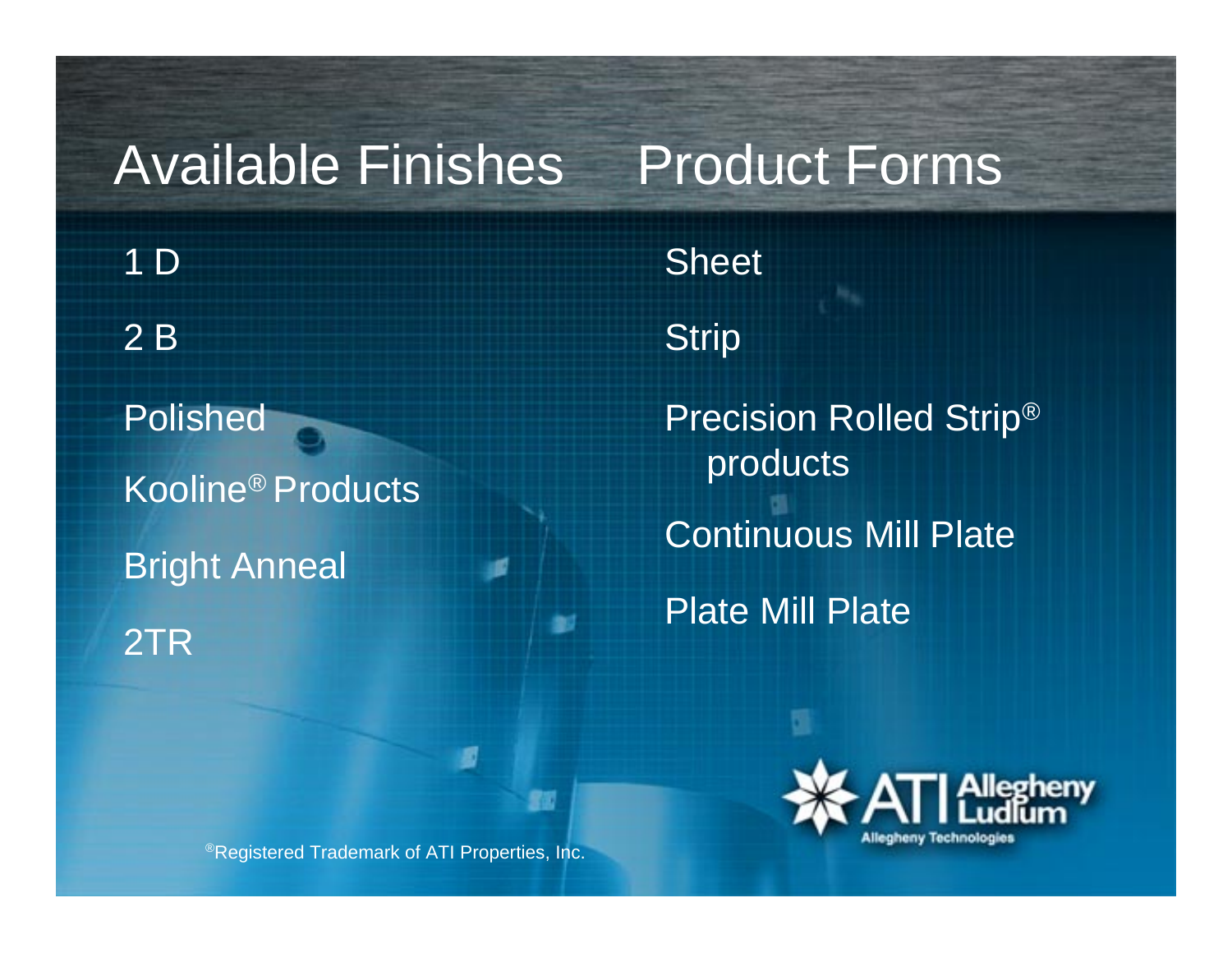# AL 201HP™ Alloy Applications

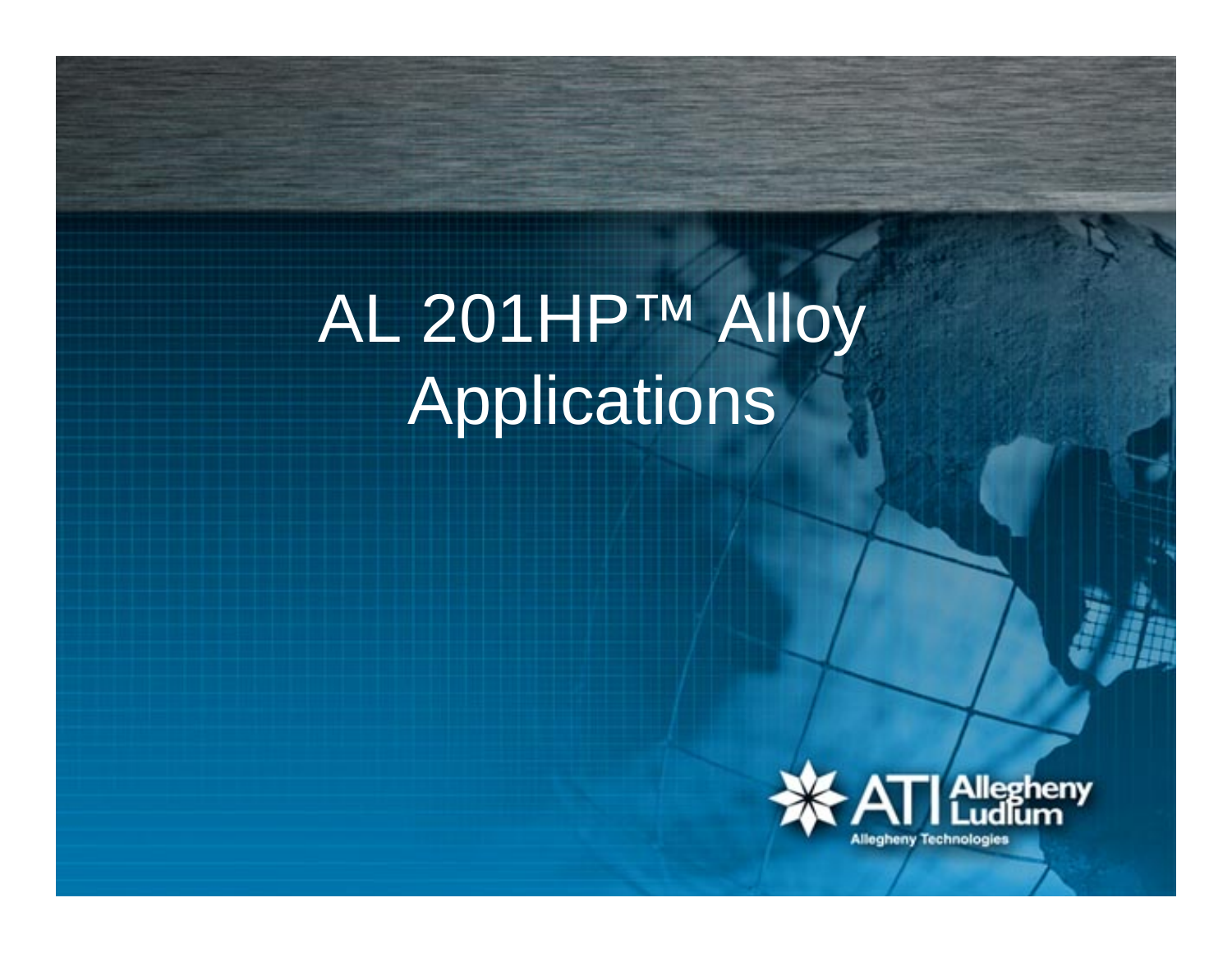## Markets and Applications











Beverage **Dispensers** 

**Subways** And Trolleys

Toasters Disposals Industrial and Home **Washers** 

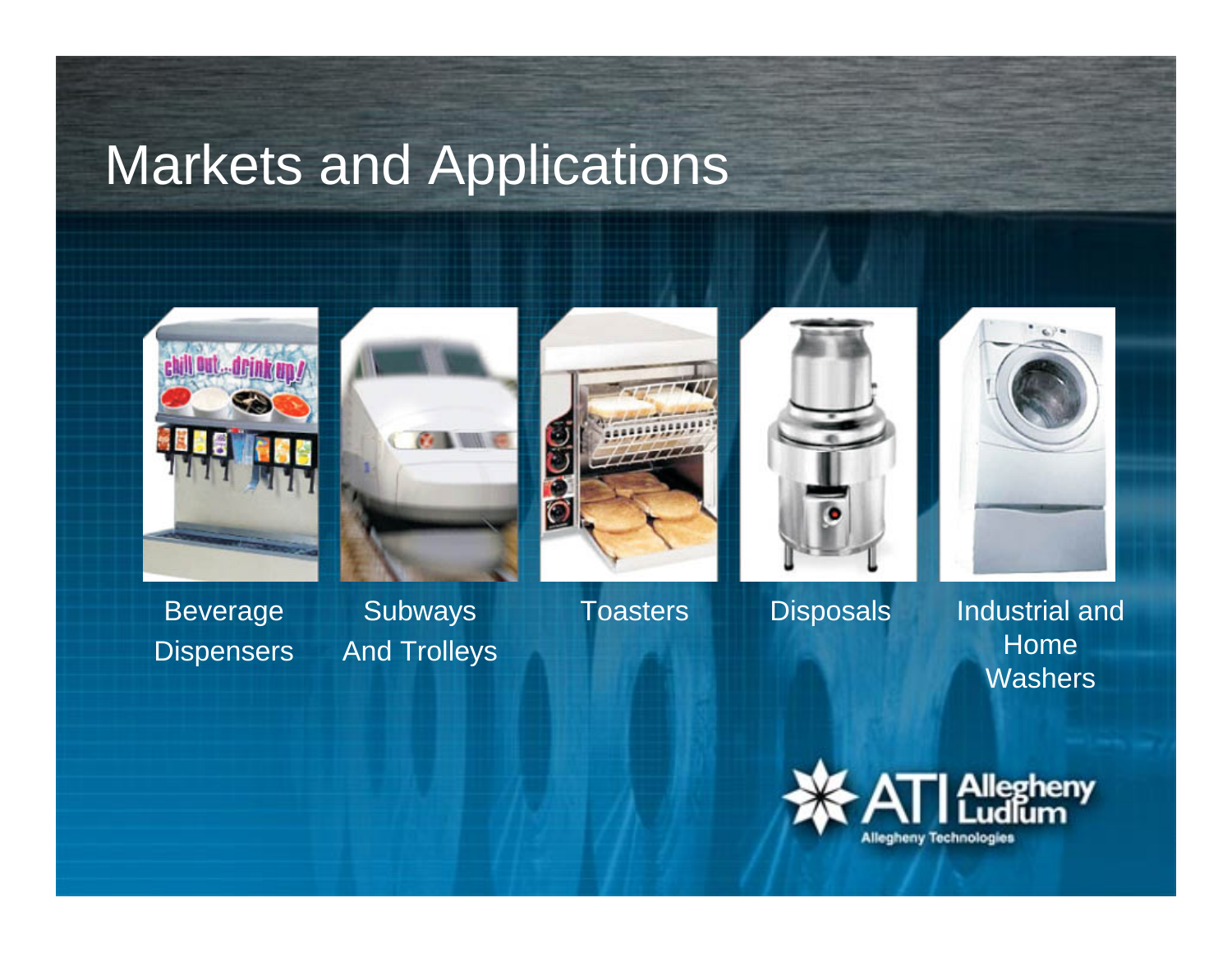## Markets and Applications



Cookline Specialty



Clamps



Hot Food Wells

 $000$ o

Trucks / Trailers

Ice & Water **Dispensers** 

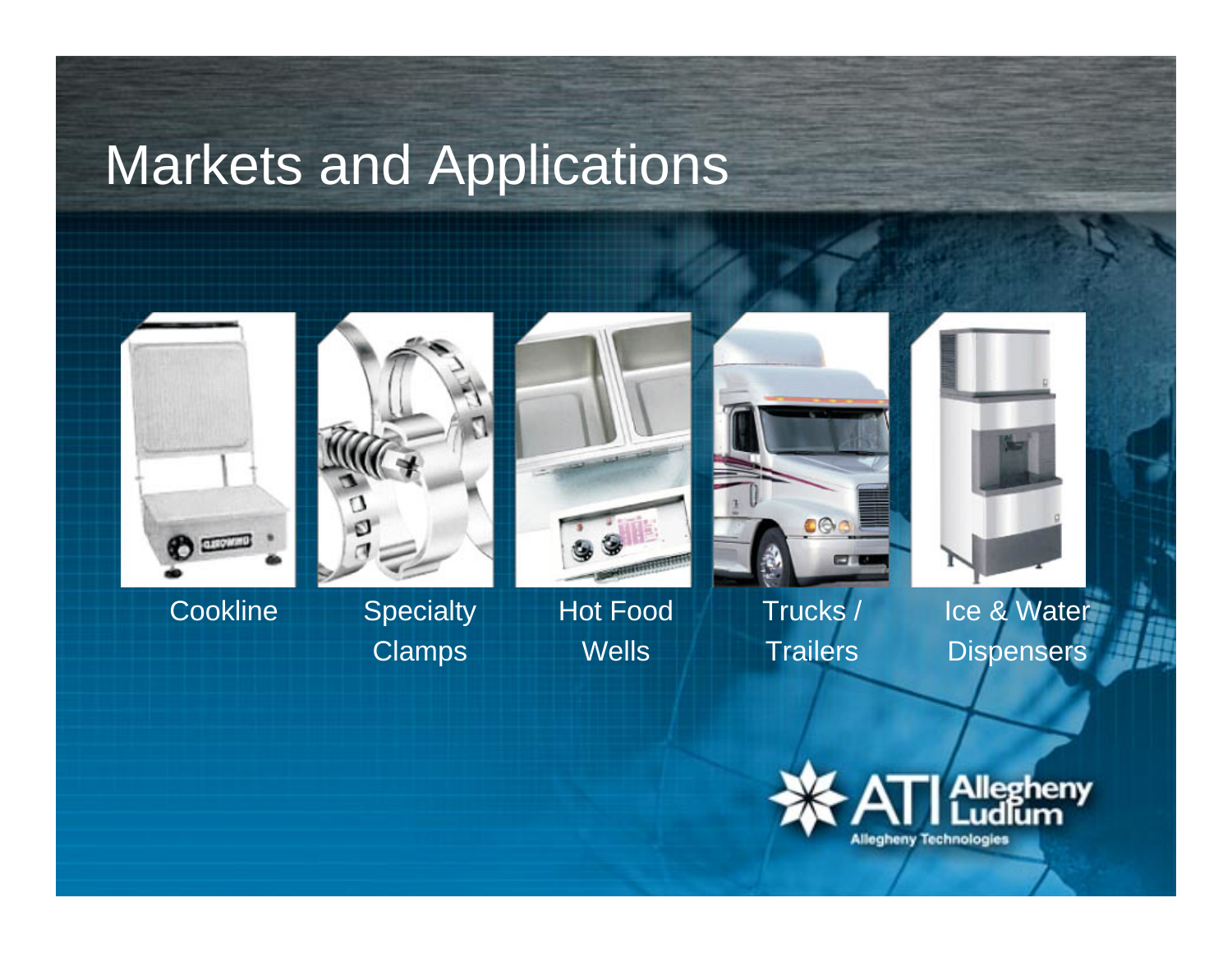## Food Service Applications



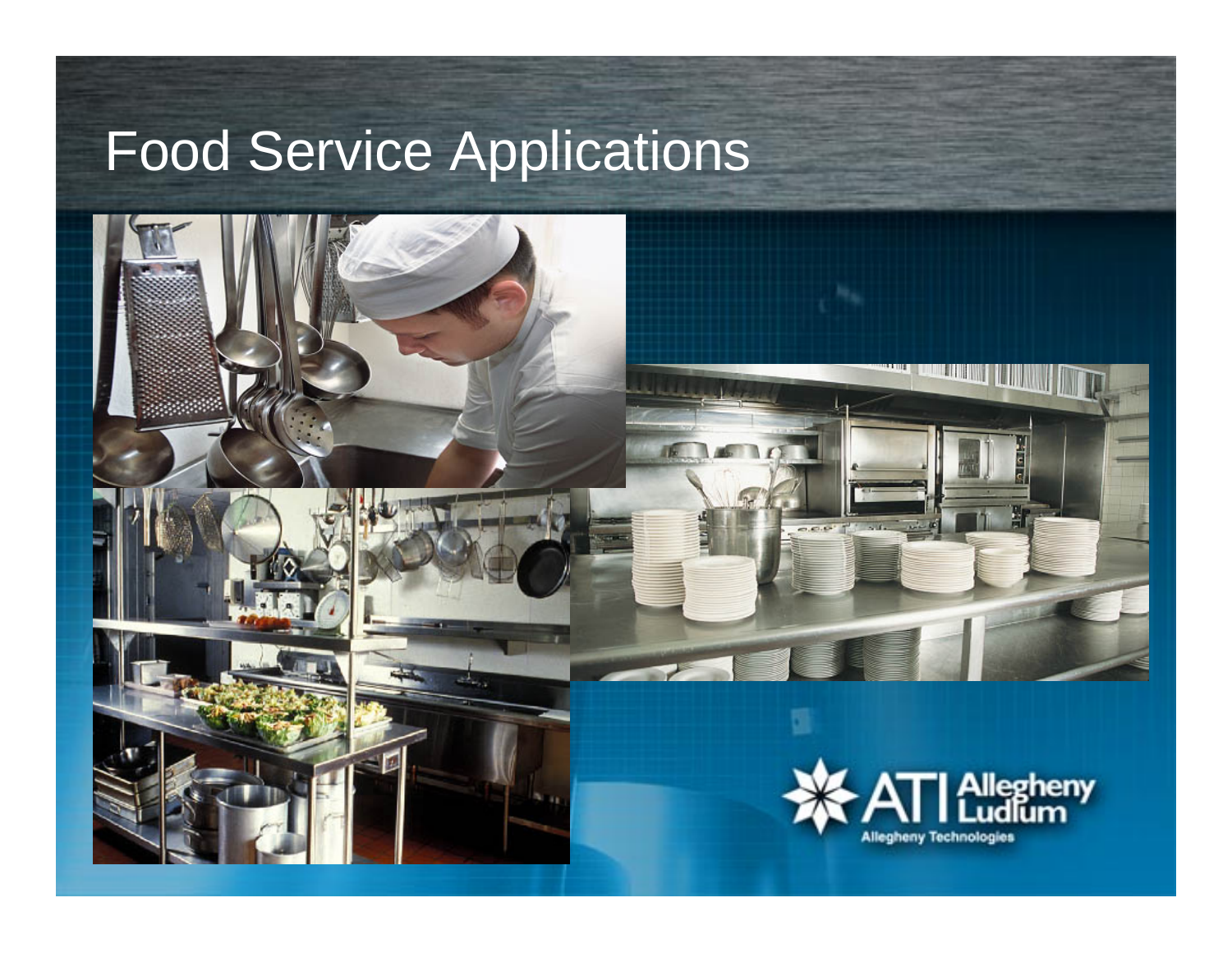**Highlights** and Value Proposition

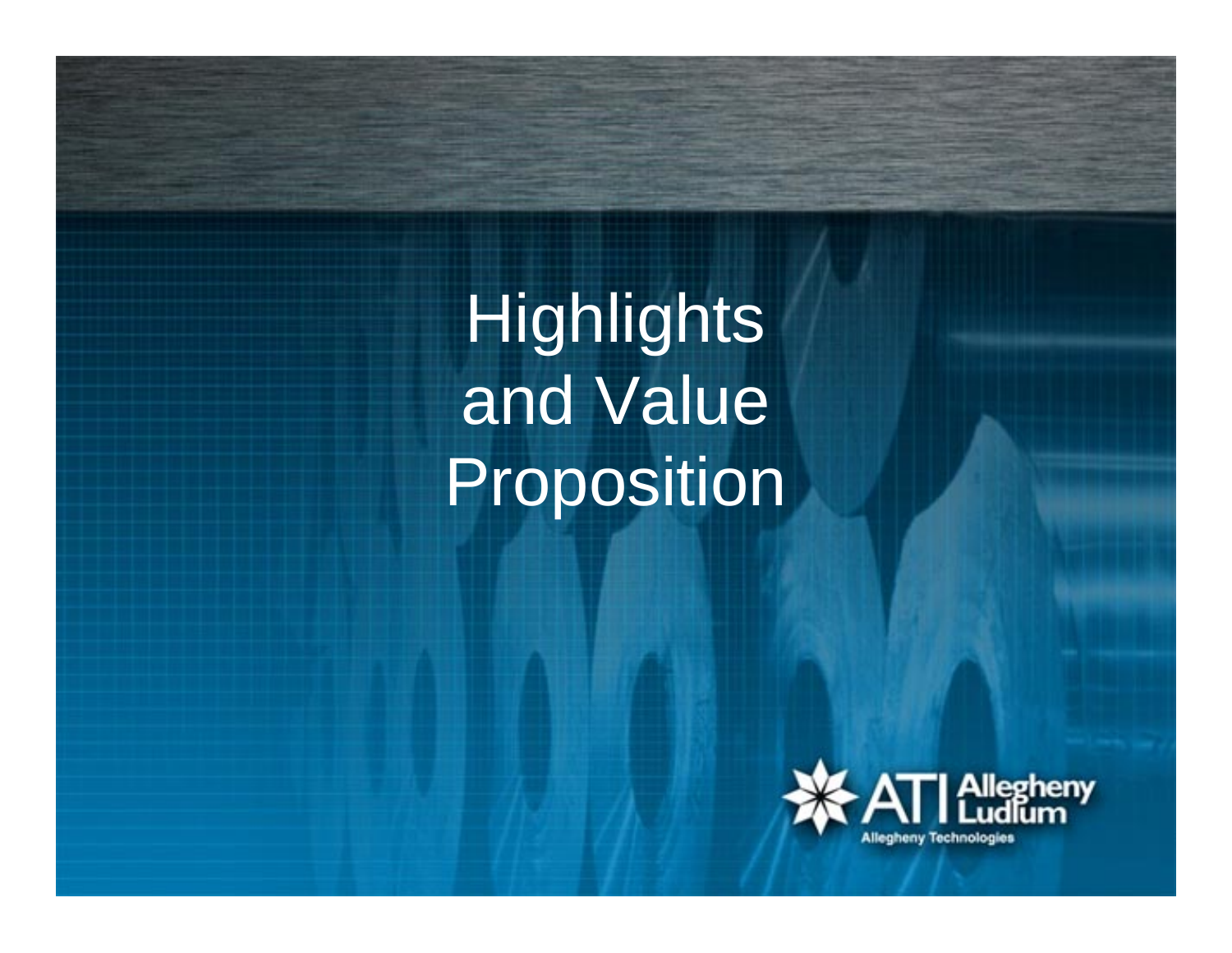## Highlights & Value Proposition

•The cost of nickel has risen to record levels. It is currently trading at over \$22.00/lb on the LME in April 2007. •The price of nickel is expected to remain volatile. •The surcharge cost component of austenitic grades increases proportionally to their nickel contents. •AL 201HP™ alloy offers a lower cost (i.e. lower surcharge) and a more stable cost. •AL 201HP™ alloy is available in the same product forms and finishes as T304 and T301. •AL 201HP™alloy has the same physical appearance as Types 304 and 301.

55

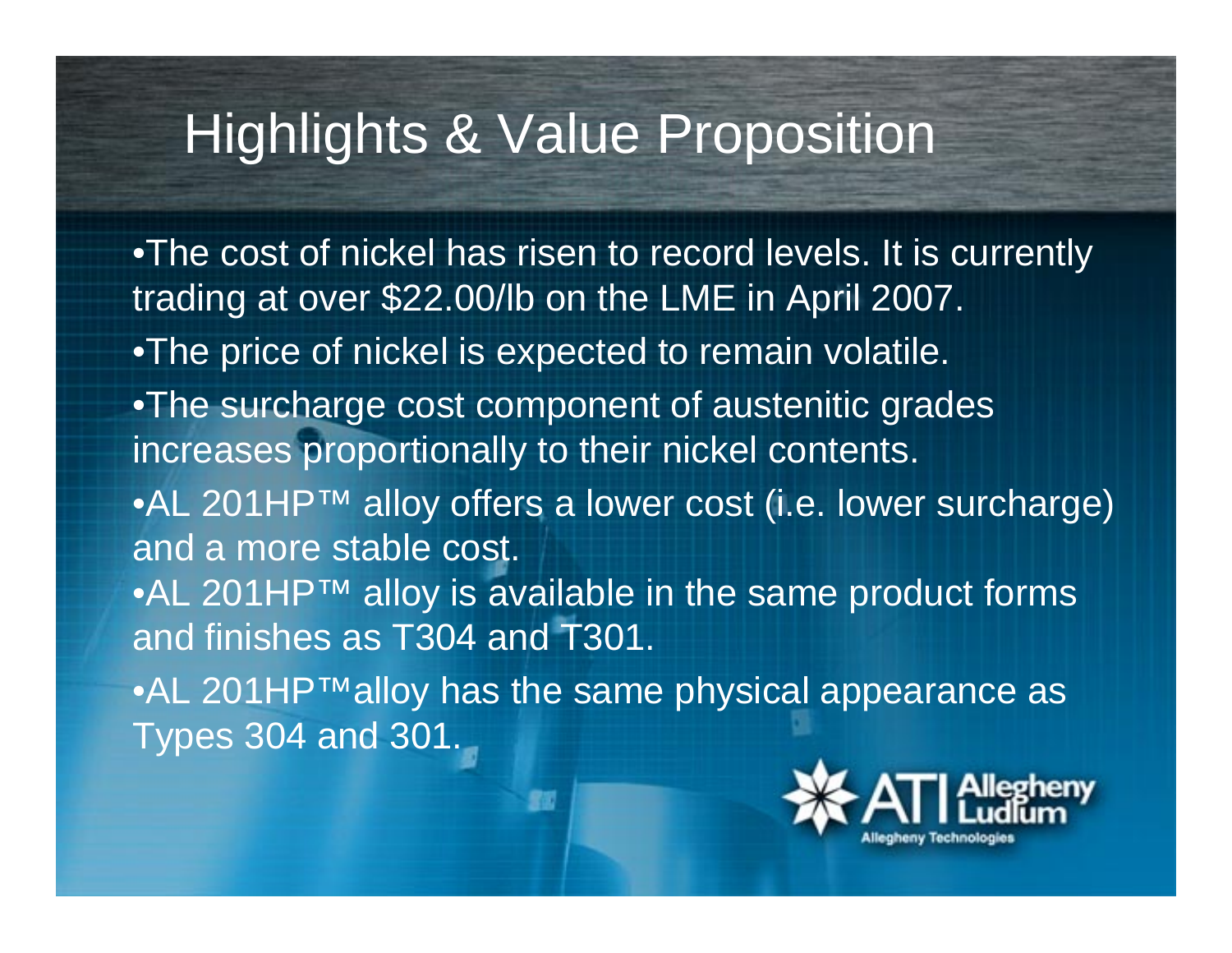## Highlights & Value Proposition

•AL 201HP™ alloy is branded as a high performance alloy to distinguish it from other low-Ni grades, some of which are called "Type 201", that have lower Ni, lower Cr, and higher Cu contents than AL 201HP™alloy, and do not meet AISI or UNS specifications.

•The higher strength of AL 201HP™ alloy may permit reduced weight usage by allowing the use of thinner material.

•AL 201HP™ alloy is approved for use by ANSI/NSF Standard 51 for food contact.

•AL 201HP™ alloy has the same lead-time as T304 & T301.

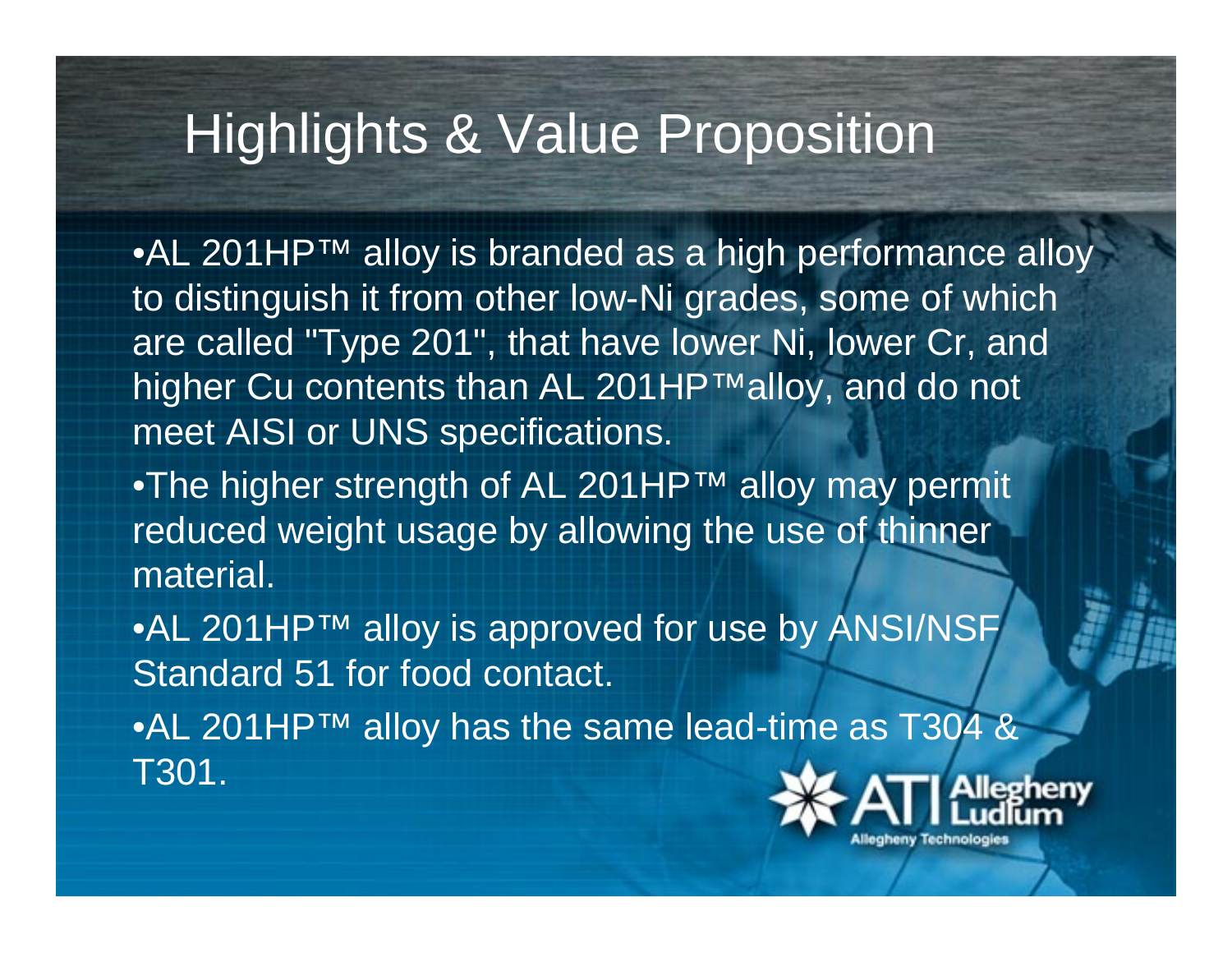## Highlights & Value Proposition

•AL 201HP™ alloy is not a niche alloy with a few restricted applications.

•Current applications exist in building & construction, transportation, household goods, chemical process industry (CPI), LNG, etc.

•Applications currently using AL 201HP™ alloy take advantage of its good strength & formability, good fabricability, fairly deep drawability, aesthetically pleasing appearance (similar to Type 304), approval for use in food contact areas, and reproducibility of properties and finish from coil-to-coil.

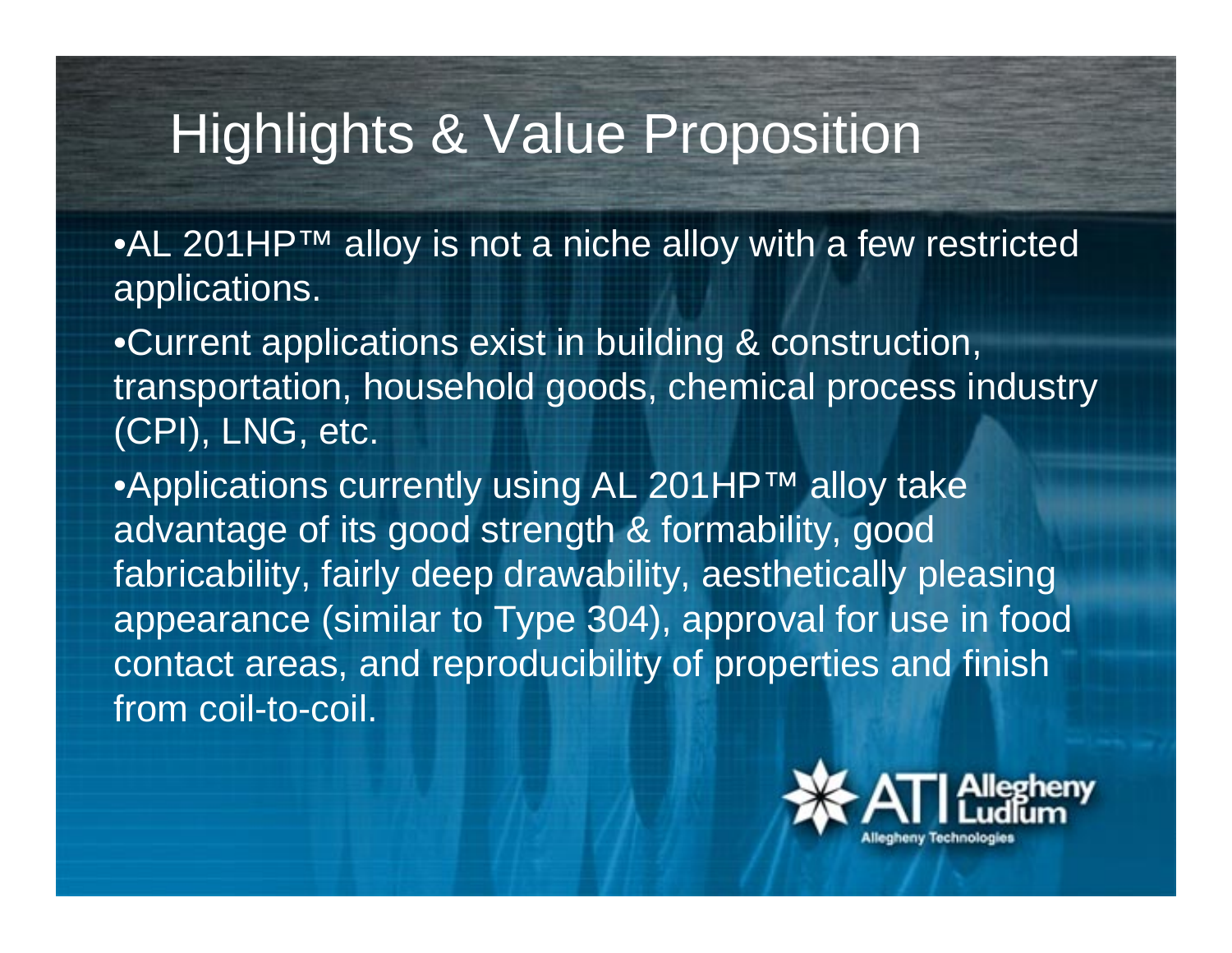### Additional Information…

• Go to the Featured Products section of our Website [www.alleghenyludlum.com](http://www.alleghenyludlum.com/) for additional technical information.

54

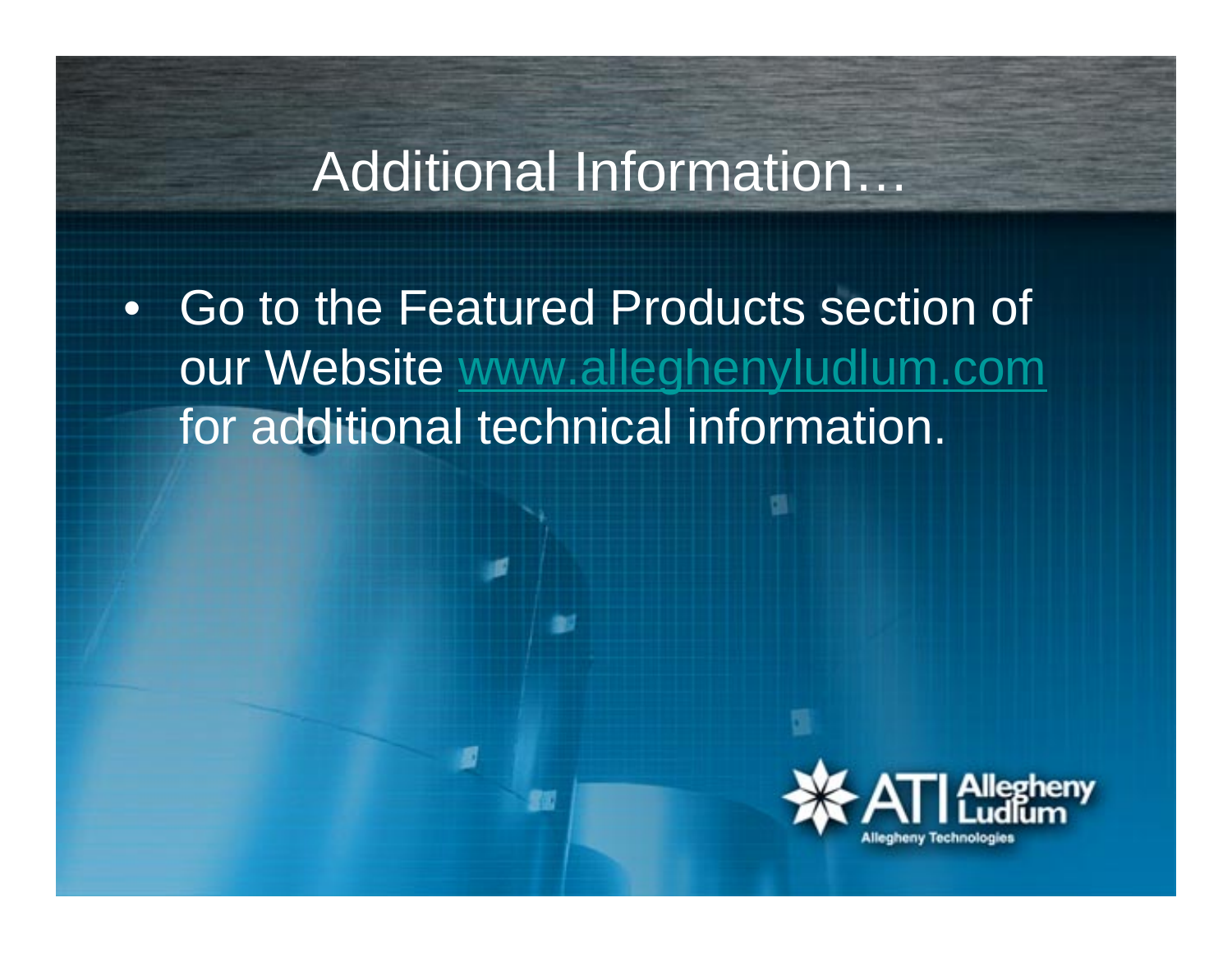